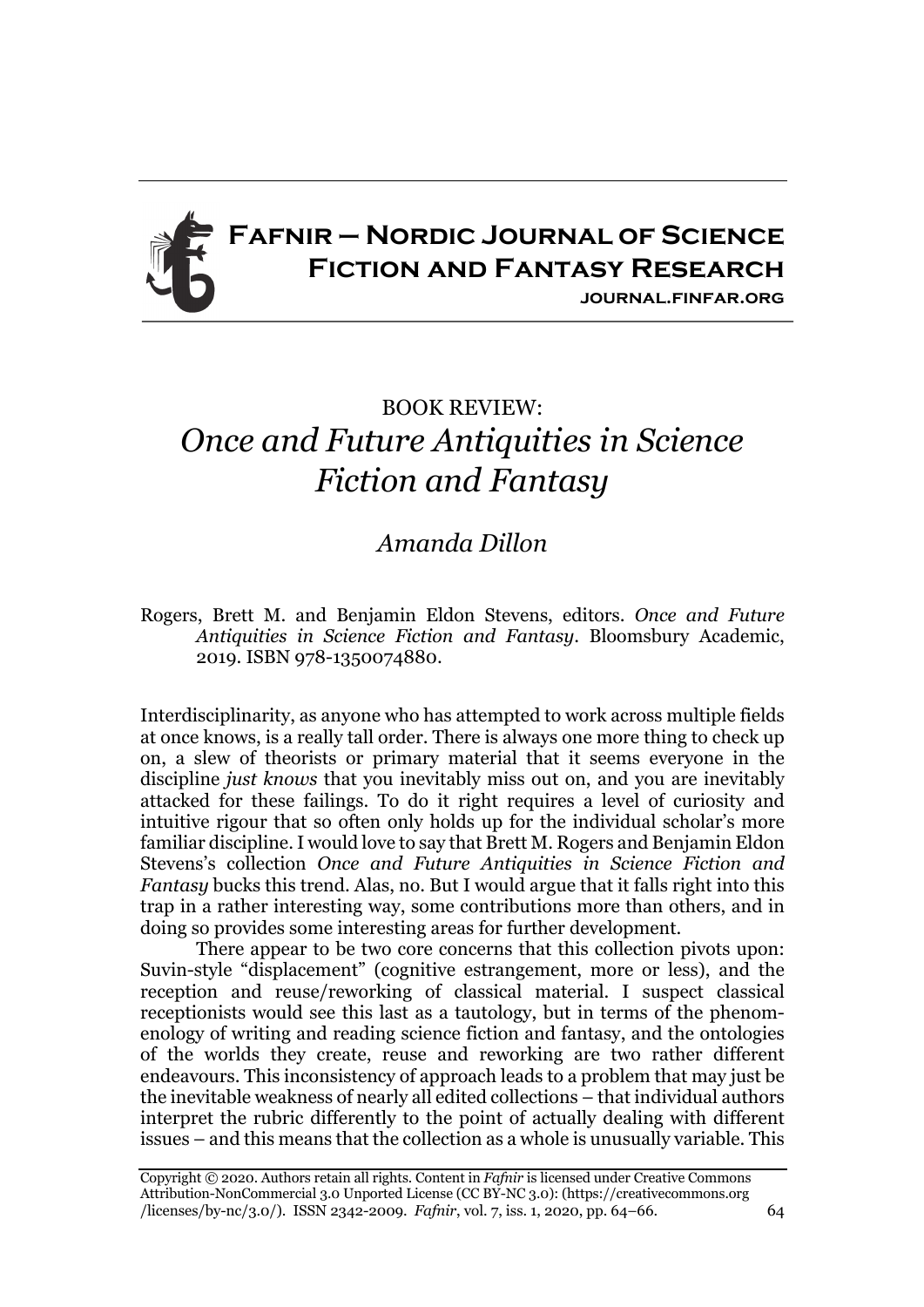is really unfortunate, because the good contributions here are *very* good and provide some fascinating insights in terms of the use and reuse of classical material, and they reflect in interesting ways on the change in the use of this material for creative ends over time. The weaker contributions, however, seem to set up easy questions to answer and do not quite get to the point of answering that all-important "so what" question. There is an underlying weakness of the literary criticism, in terms of both the actual doing of the exegesis and a clear lack of familiarity with the field of SF studies in particular, which means that these chapters struggle to become more than just lists of equivalences for the experienced SF and fantasy reader and critic.

Individual examples will help clarify this matter. The strong contributions from Claire Kenward (on time travel and the *Iliad)*, Steven B. Moses and Brett M. Rogers (on *The Rocky Horror Picture Show* and the figure of Atlas), and C. W. Marshall's utterly joyful chapter on Dungeons and Dragons and the impact of classical creatures on its bestiary all get one thing very, very right: they look at a tension between the classical/historical and the science fictional/fantastical. Kenward, for example, takes a fascinating approach where "SF engagements with ancient classics … can offer speculative wish-fulfilment for those seeking to commune directly with the classical past"  $(45)$  – thus placing front and centre the dialogue between the SF tactic of cognitive estrangement in terms of time travel to a familiar-but-just-alien-enough past and the historical. This links beautifully to relatively recent work on language's limitations in expressing the truly alien, such as in Susan Mandala's *Language in Science Fiction and Fantasy* (2010): the classical material therefore allows readers to remain anchored to the familiar whilst just enough displacement happens for the reader to feel the disruption from the present. Moses and Rogers's chapter takes a somewhat different but similarly satisfying tack, where they highlight the ways in which the hyper-masculine figure of Atlas is reinterpreted in terms of queer sexualities in *Rocky Horror,* an argument that feels particularly timely in terms of current arguments in identity politics. Marshall, meanwhile, asks the interesting question of why certain classical beasts continue to fascinate – and while I'm not sure if he entirely answers this, he certainly has fun attempting to do so.

The other contributions, though, lack this nuanced approach to the classics and the fantastic. Suzanne Lye provides some discussion of the Odyssean journey that Chihiro undergoes in *Spirited Away*, but seems to muddle audience studies with auteur studies: it is clear that Miyazaki knows *The Odyssey*, but a more pertinent question is whether or not Japanese audiences would, given that Homer is specifically Western. There is a double displacement here going on that Lye misses (even though she mentions "crosscultural displacement" at work in the film [79]). Many of the other contributions do not make it much beyond identification and rough equation between classical narrative and the narrative in the chosen primary text: Foster, Tomasso, McAuley, and Weiner all do this, and I found myself wondering throughout why these equations mattered. Perhaps they do – but this needed to be made absolutely crystal clear, given that many readers may be approaching the collection from outside classical reception studies. Tony Keen's contribution, a reflection on his "The 'T' Stands for Tiberius" blog post from 2006, seems particularly insular and at times unnecessarily taxonomical. If there is anything there is a *lot* of in SF and fantasy studies, it is taxonomies –